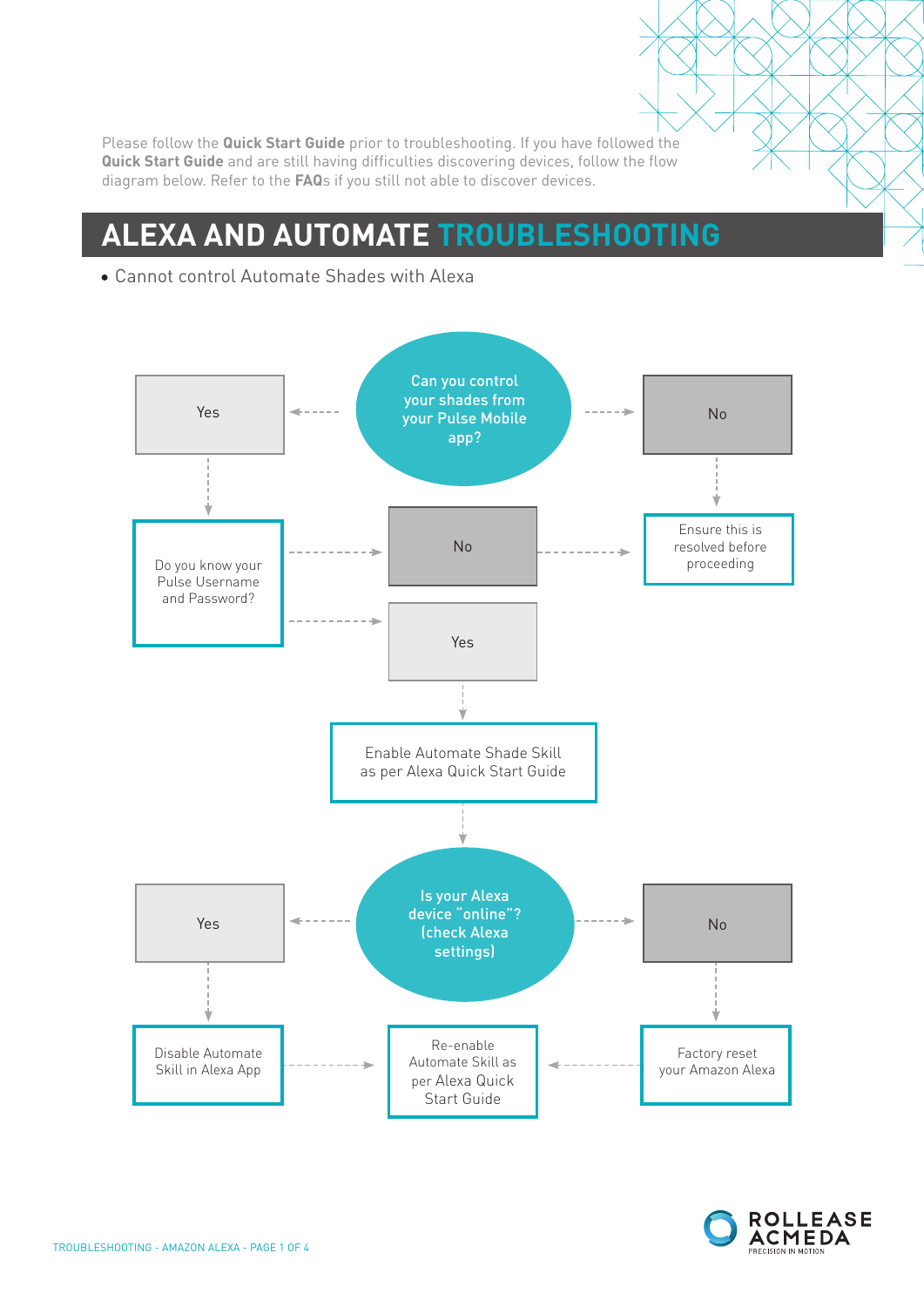## **ALEXA AND AUTOMATE TROUBLESHOOTING**

- Need to add more shades to Alexa app but they won't discover
- Updated the name of the shades in the pulse app but they won't update in Alexa
- Shades are discovered in the Alexa app but does not respond



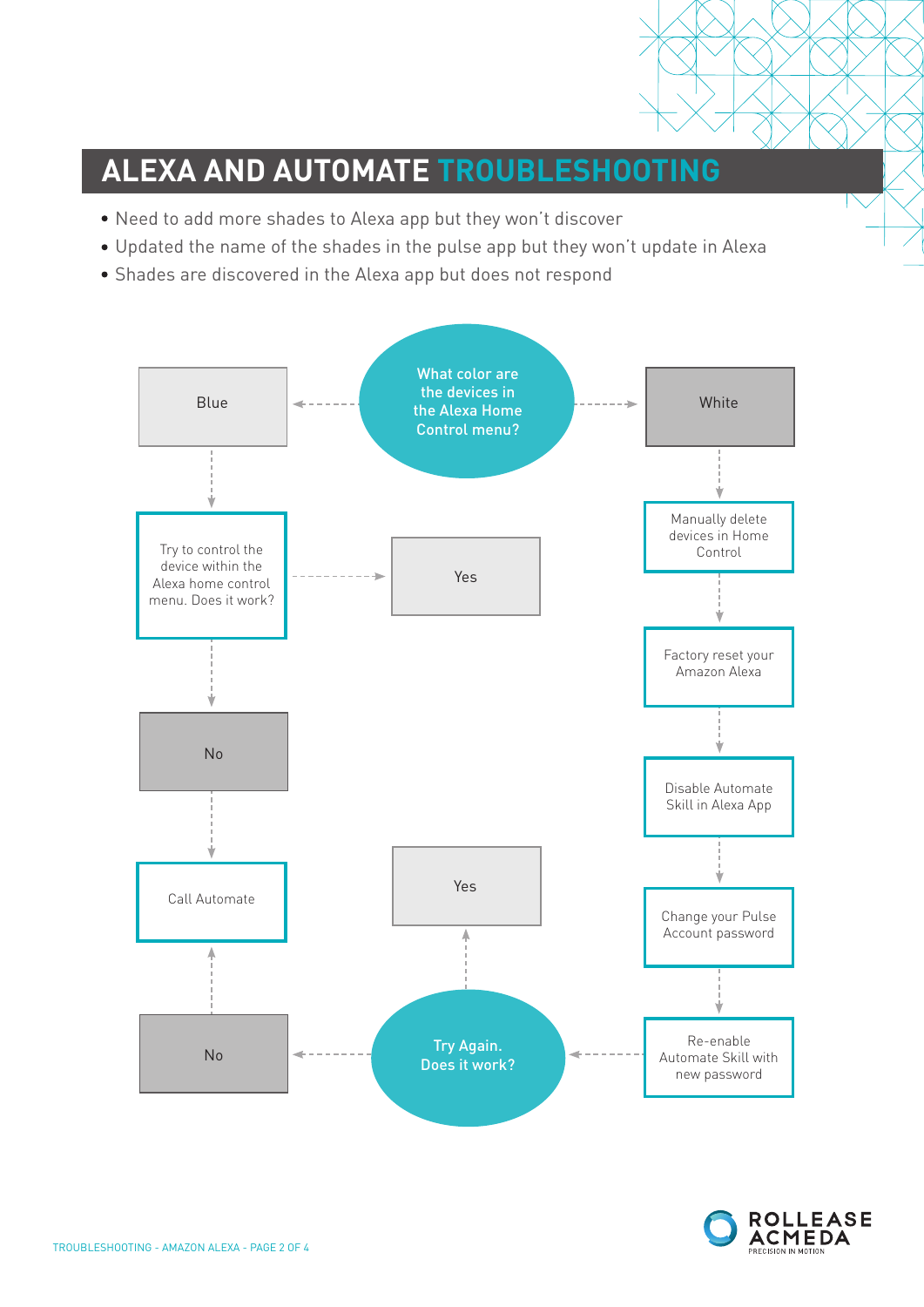# **FAQ's - AMAZON ALEXA**

#### **Q. How do I find the Alexa skill to enable control of my Automate shades?**

A: From the main menu in the Alexa App, click "Skills". In the search bar for Skills, type "Automate Shades". The Automate skill will present once the search is complete.

#### **Q: How do I enable the Automate skill?**

A: Once you have found the Automate skill in the Alexa App, click "Enable". You need to enter the account credentials that are used to login to the Automate mobile App (user email and password).

#### **Q: I enabled the skill, but I cannot control any shades?**

A: Once the Automate skill is enabled, you need to discover devices to control them with Alexa. The simplest way to do this is to instruct Alexa "Alexa, discover devices". Alternatively, you can follow the instructions above to discover devices through the Alexa App.

#### **Q: The Automate skill is enabled in Alexa, but I cannot discover my shades and scenes.**

A: Make sure that the Automate Wi-Fi hub is online. This can be done from within the Automate App – in the main menu, choose your location then choose the hub within that location. The fifth category in the hub list is hub time – if this category has a value (time), the hub is connected to the web. If there is no value, check the Wi-Fi network connectivity.

#### **Q: I cannot control the rooms I have configured in the Automate mobile App**

A: Automate integration with Alexa supports device level control and scene activation. Rooms, as configured in the Automate App, are not pulled into Alexa when devices are discovered. If you would like to control entire rooms/ groups, you can configure that experience from within the Alexa App.

#### **Q: Can I control each shade individually?**

A: Yes, each shade that is controlled in the Automate App can be voice controlled through Alexa.

#### **Q: How do I lower a shade?**

A: To lower an individual shade, simply say, "Alexa, turn on (Unique Shade Name)".

#### **Q: How do I raise a shade?**

A: To raise an individual shade, simply say, "Alexa, turn off (Unique Shade Name)".

#### **Q: How do I move a shade to a position between fully open and fully closed?**

A: To move a shade to an intermediate position, simply say, "Alexa, set (Unique Shade Name) to (desired) %". Example: "Alexa, set North Facing to 40 percent". 0% is fully open and 100% is fully closed.

#### **Q: Do I have to say "set"?**

A: "Set" is the most relevant trigger word to activate a shade to move. "Dim" is another trigger word, however it is not as natural when using with a shade as "set".

#### **Q: I try to move one shade, but Alexa replies that there is more than one device with that name?**

A: It is important to name shades uniquely. Review your shade names in the Automate App and name each one distinctly different from others. Once you have updated shade names in the Automate App, instruct Alexa, "Alexa, discover devices" – once the device discovery is complete, you can instruct Alexa to control the shades using the updated names.